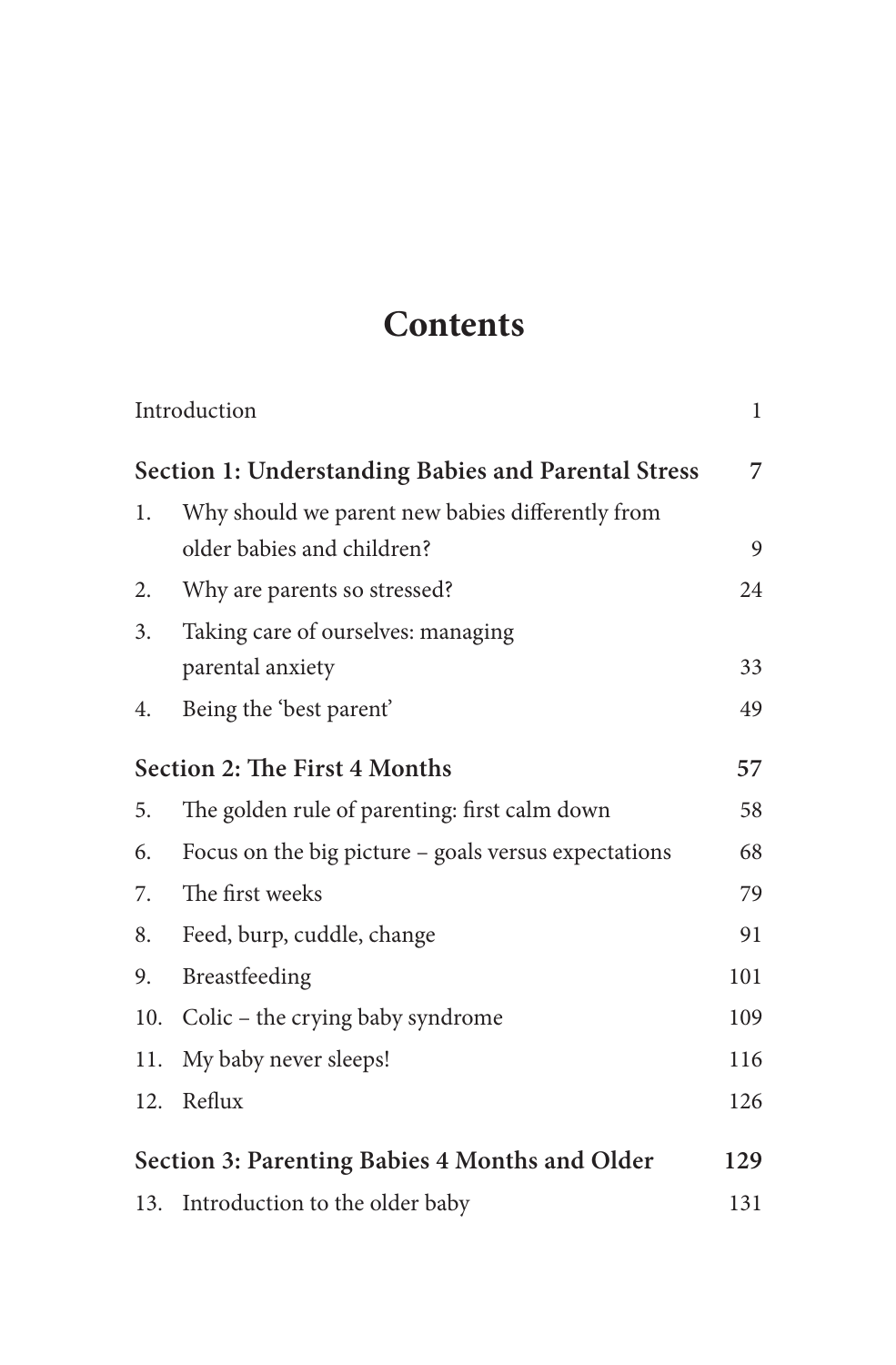|                                             | 14. Kindness                                     | 137 |
|---------------------------------------------|--------------------------------------------------|-----|
| 15.                                         | Energy                                           | 146 |
|                                             | 16. Be with your child                           | 155 |
|                                             | 17. Respond, don't react                         | 164 |
|                                             | 18. Praise first                                 | 170 |
|                                             | 19. Distraction                                  | 182 |
|                                             | 20. Perspective: finding a balance               | 188 |
| Section 4: Health and Food Issues in Babies |                                                  | 203 |
|                                             | 21. I think there's something wrong with my baby | 204 |
|                                             | 22. Does my baby have tongue-tie?                | 219 |
|                                             | 23. Food sensitivities and allergies             | 223 |
|                                             | 24. Introducing solids                           | 233 |
|                                             | 25. Eczema in babies                             | 237 |
| Conclusion                                  |                                                  | 241 |
| Afterword                                   |                                                  | 246 |
| Acknowledgements                            |                                                  | 248 |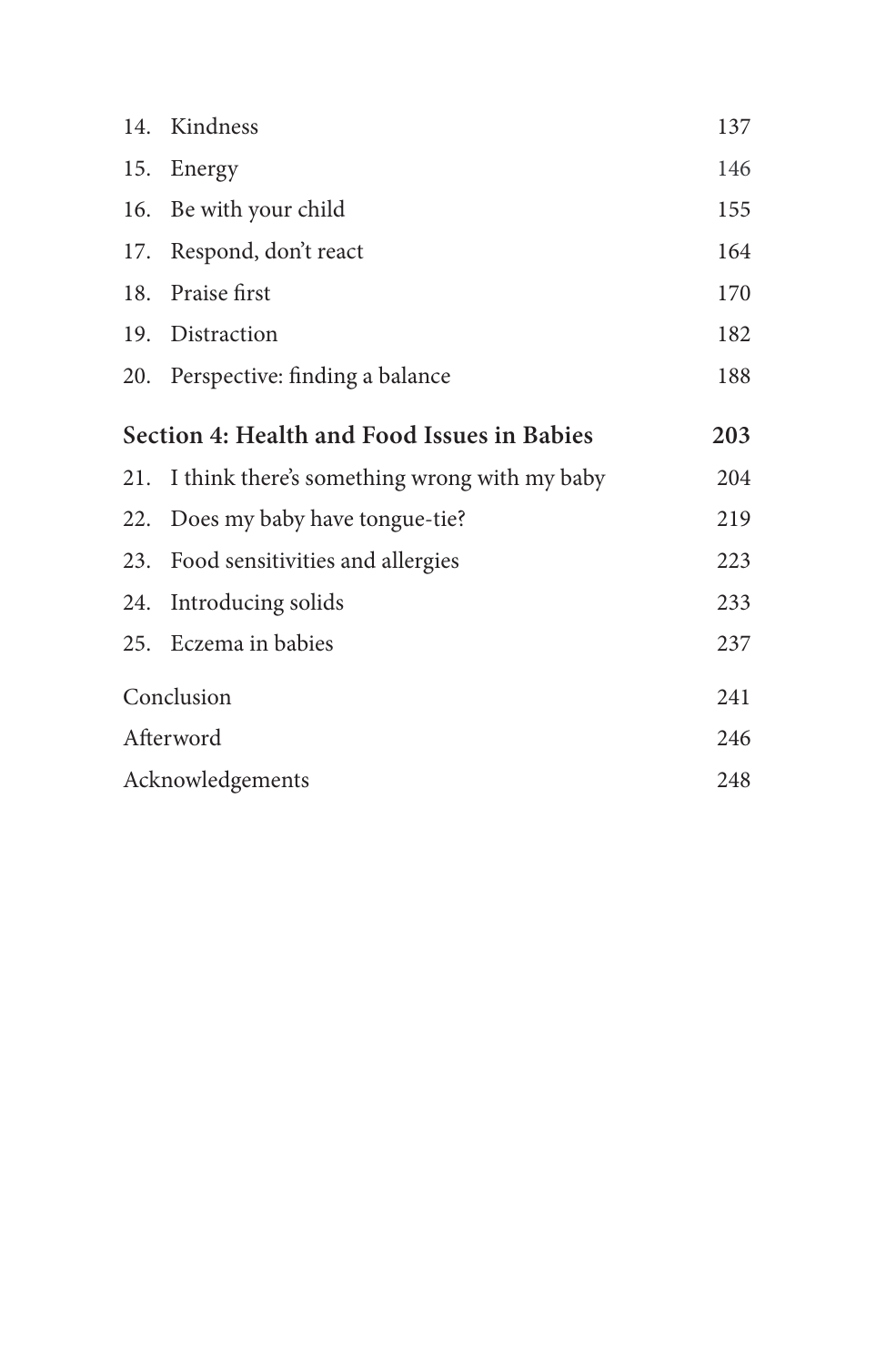## **Introduction**

'What do I do now?'

This is the cry of new parents at home from hospital with their child, alone for the first time and daunted by the responsibility, by the tasks never before performed and by the fear of not getting it right.

It is the feeling that the parent who cannot work out why her screaming colicky 8-week-old just will not be settled.

It is the cry of the mother of a 7-month-old child, crying at night and calling her hourly.

It is the expression on the face of the father unable to stop the 2-year-old temper tantrum in the supermarket, no matter what he tries to do.

'What do I do now?' is the expression identified with the stress and struggle of parenting.

\*

It is a cry to get help – to take the stress out of parenting.

This book is the answer to that cry.

'How do I love my baby?'

'Can I love my baby?'

'Can I keep my baby alive?'

'What am I supposed to feel?'

'What does it take to be a mother?'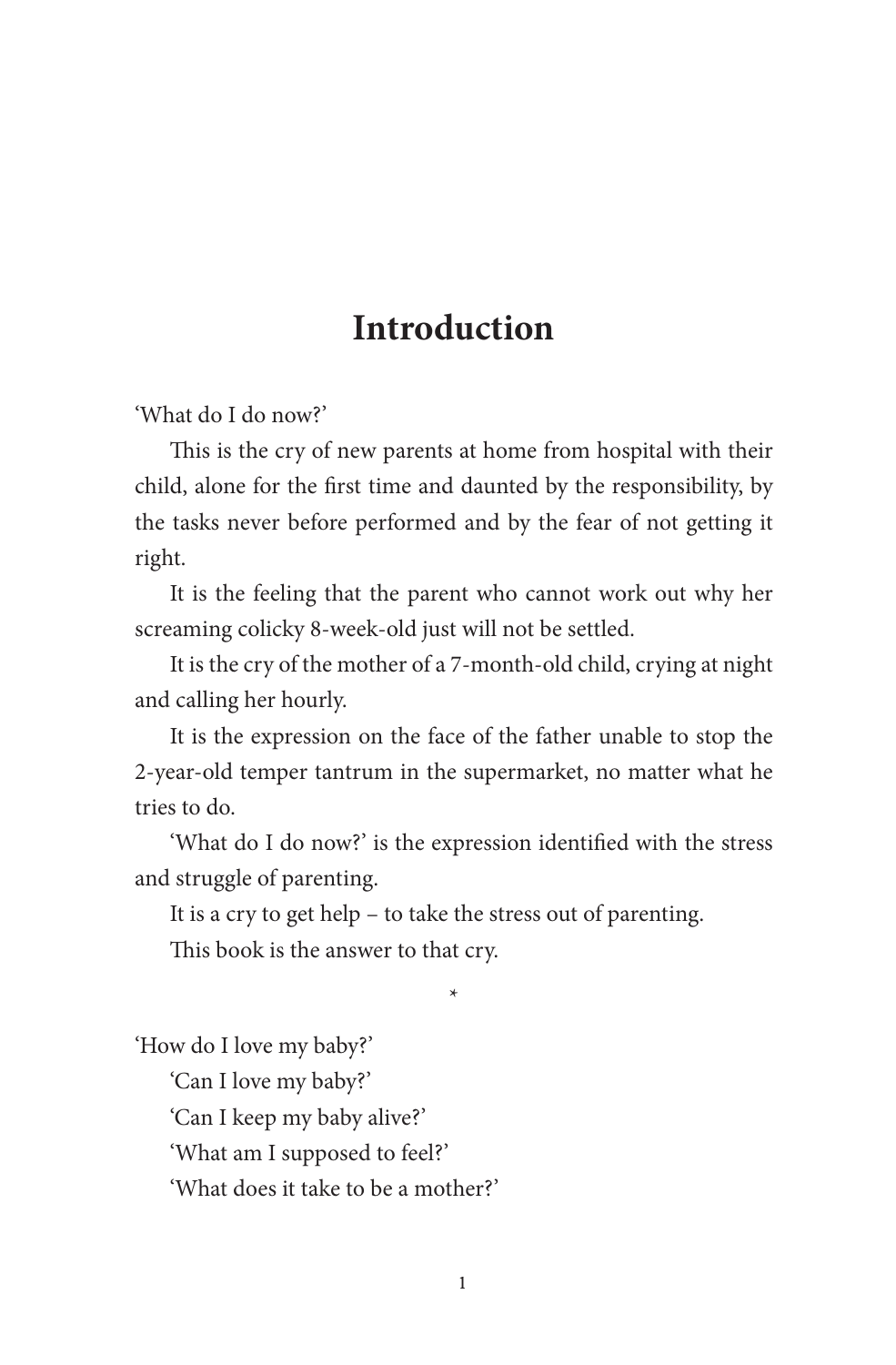'If I could only get some sleep!' 'I don't know who I am anymore.' 'I am so alone.' 'Old traumas are coming back to me.' 'I am … a failure.' 'Shattered.' 'Frightened.' 'Numb.' 'Empty.' 'Resentful' 'Out of control.' 'I am … overwhelmed.'

These are some of the statements that parents have expressed to me over the years. While it is normal for parents to have these feelings on occasion, some experience them relentlessly. This causes significant distress, preventing them from living their lives and often resulting in anxiety and/or depression.

Yes, early stages of parenting are naturally stressful. The question is, how can we prevent the natural stress and worry of parenting from becoming excessive. This book contains principles, stories and strategies that help to make the journey more comfortable, more successful, more enjoyable.

Becoming a parent begins with just one moment of intimacy. A brief encounter that leads to a new life. A significant complication of a moment of passion. Or, a long-awaited result of many attempts to create a family. But while becoming a parent is often easy, becoming a *good* parent takes some work. This can feel like a big responsibility, and for some parents, this might translate to impossible expectations and pressure. In fact, I believe **the key to good parenting lies in the opposite: it lies in realistic expectations and in the reduction of stress***.* Succeeding at parenting is both about doing what we can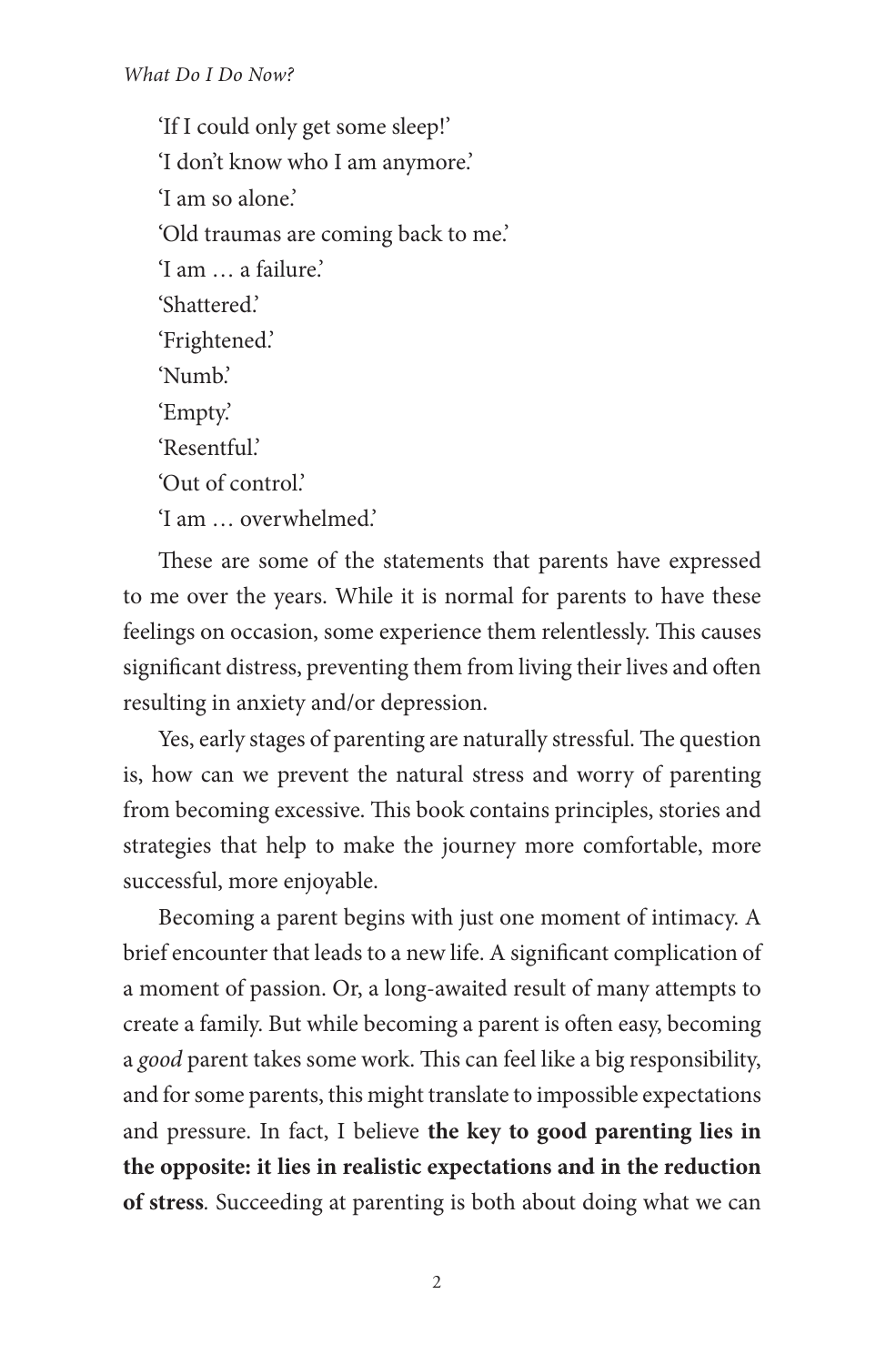for our baby and at the same time maintaining our own sanity and health. Both rely on reducing our stress levels!

Throughout our parenting life, the greatest battle is not with the child but with our own worries. We are worried about the child getting hurt, the child being upset, the child not liking us, the child being attacked by strangers, failing exams, missing out on opportunities that we see as important … Especially in the early days, we feel the need to stop our babies from crying, to stop them being upset.

As they grow, we try to protect them. However, all too often, because of *our* anxieties, we stop them exploring in the process. This can keep them in an emotional bubble, restricting their naturally creative and inquisitive behaviour. In trying to reduce our own anxieties, we may in fact be impairing their emotional development, their resilience and their creativity. We clothe them, feed them and house them, but we may forget to prepare them emotionally for life, because we protect them *too much*. They in turn are more anxious, more likely to be depressed, less able to handle disappointment and challenge. This is where it can lead if we excessively over-protect through our anxiety.

And all this anxiety often starts in the early years – and even in the early months – when they are such delicate babies, when we feel so responsible, when our stress is greatest and our experience is limited.

\*

For 30 years, as a GP obstetrician, I have been professionally changing nappies, cuddling babies, settling young children, soothing 2-year-olds' temper tantrums, assisting parents with difficult primary schoolchildren, and guiding teenagers through problematic parent and school scenarios. In addition, I deliver regular workshops on various aspects of parenting.

Most importantly, I help parents battle for survival, not against

3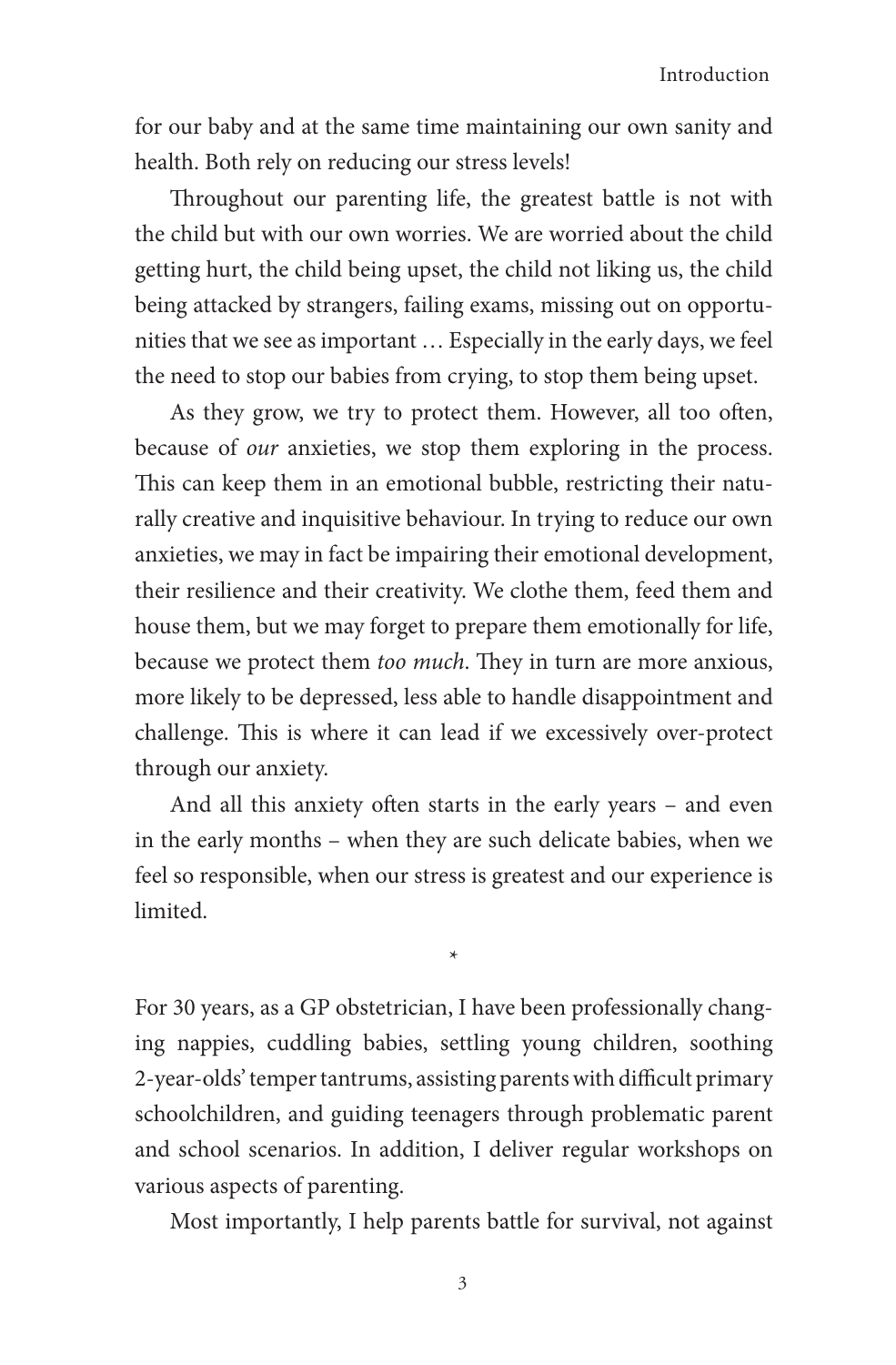their children, but rather with their own doubts, anxieties, lack of knowledge and lack of support. I have been their care-giver and guide, their sounding board and confidant.

I have not practised this profession based upon theories and fads, but upon years of education, including the education of experience, of failures and successes, of reading and experimenting. My patients have taught me so much by their sharing and feedback. By putting their trust in me, they have allowed me to develop strategies for solving their problems and reducing their distress. These are the strategies that I now pass on in these pages.

## **Focus on the principle first**

When parents are desperate, they tend to look for absolutes, seeking a definitive answer to their child's issue as though it runs on scientific principles, like gravity or algebra.

'Exactly what should I do now in this case?'

'Tell me what will fix my child.'

Many parents seek truths that they can count on. Beneath this is a belief that if they stick to those absolutes, they will be the best parent, control the situation, get their child to do what they want them to do!

Unfortunately, the real world of parenting does not work like this at all.

Absolute laws of parenting do not exist. Each child is different, in personality, age, health and geography. They have different strengths and weaknesses, for which we need nuanced responses. There is never one specific word, sentence or response that will always work. There are, however, principles of parenting behaviour that we can rely on in most circumstances.

Therefore, this book discusses common parental anxieties, and describes those overriding principles that I use in addressing these

4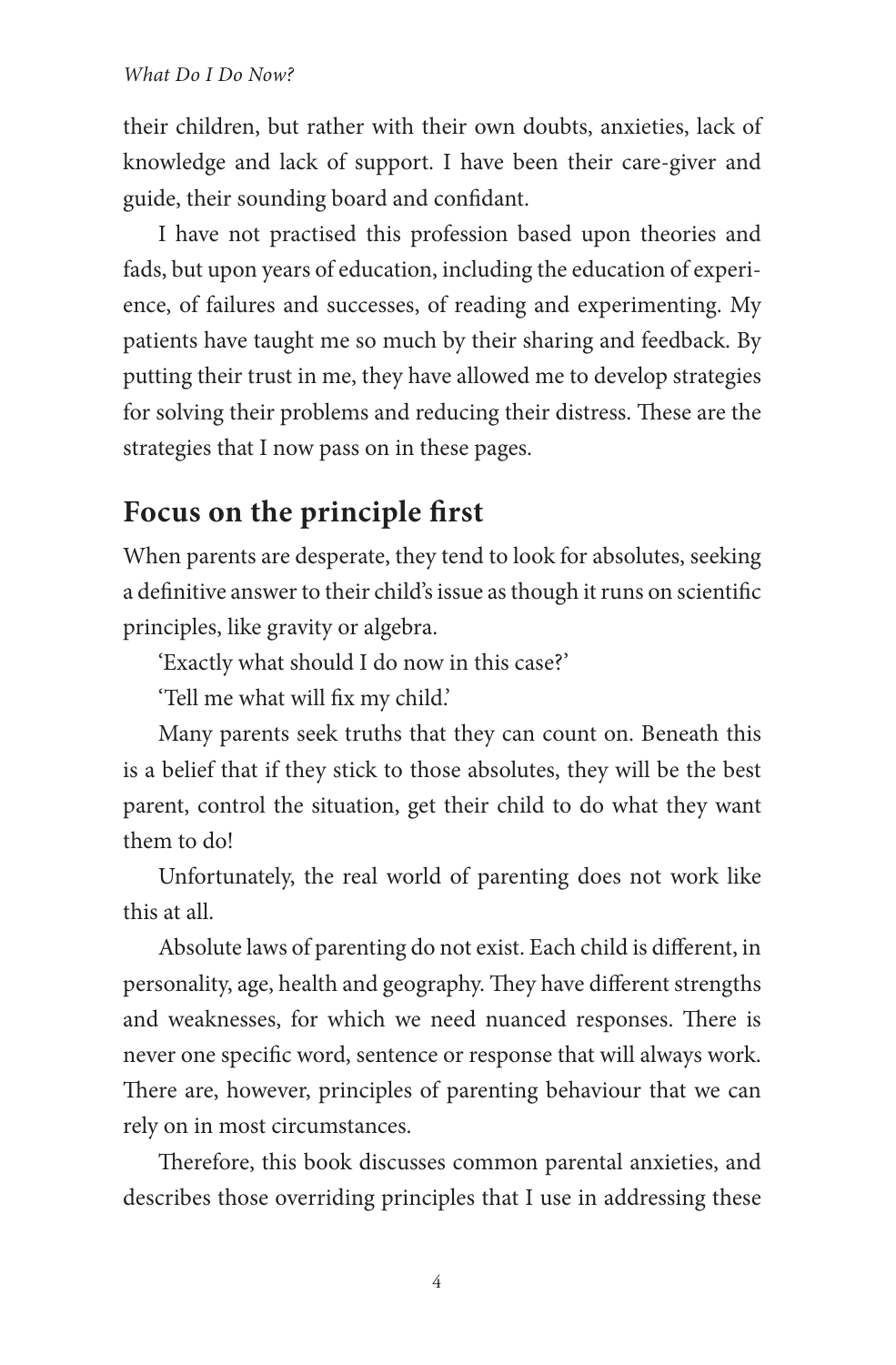anxieties in my medical practice. Scattered among the principles are examples from my patients' experiences, which have been gathered with their approval and with name changes.

A cornerstone of my advice is for parents to **withdraw from the specific detail of the issue and focus on the parenting principle at hand.** Once it is understood at a broad level, the principle can be applied to the specific issue.

## *Jodie*

*Jodie presented with her 2-year-old daughter Rose. Jodie felt that Rose seemed to be always saying No: 'I don't want that cup! I want the other cup!'* 

*'No!, no banana!'* 

*'No!, no bath!'* 

*No led to crying and hysterical behaviour. Jodie bought numerous different coloured cups, multiple alternatives to bananas, and struggled each night with Rose refusing to get into the bath. She tried to trick Rose into accepting her wishes, bribing and cajoling, but was frequently in tears alongside her daughter. Jodie did not know how to get out of this pattern.* 

*My response was to first reassure Jodie that this was common and was neither her nor the child's fault. Then I chose a few broad principles to help her to focus upon in order to change this dynamic.*

*I suggested that she 'unplug' from the specifics by enacting two broad responses: 'First Calm Down' and then 'Distraction'. Firstly, when Jodie was distressed over Rose's screams, I asked her to pause, breathe deeply (focusing on the exhale) and choose to ignore the misdeed. Then, she might create a distraction completely unrelated to the misdeed. Simply pausing and distracting while letting go of the specific issue gave Jodie some control over*